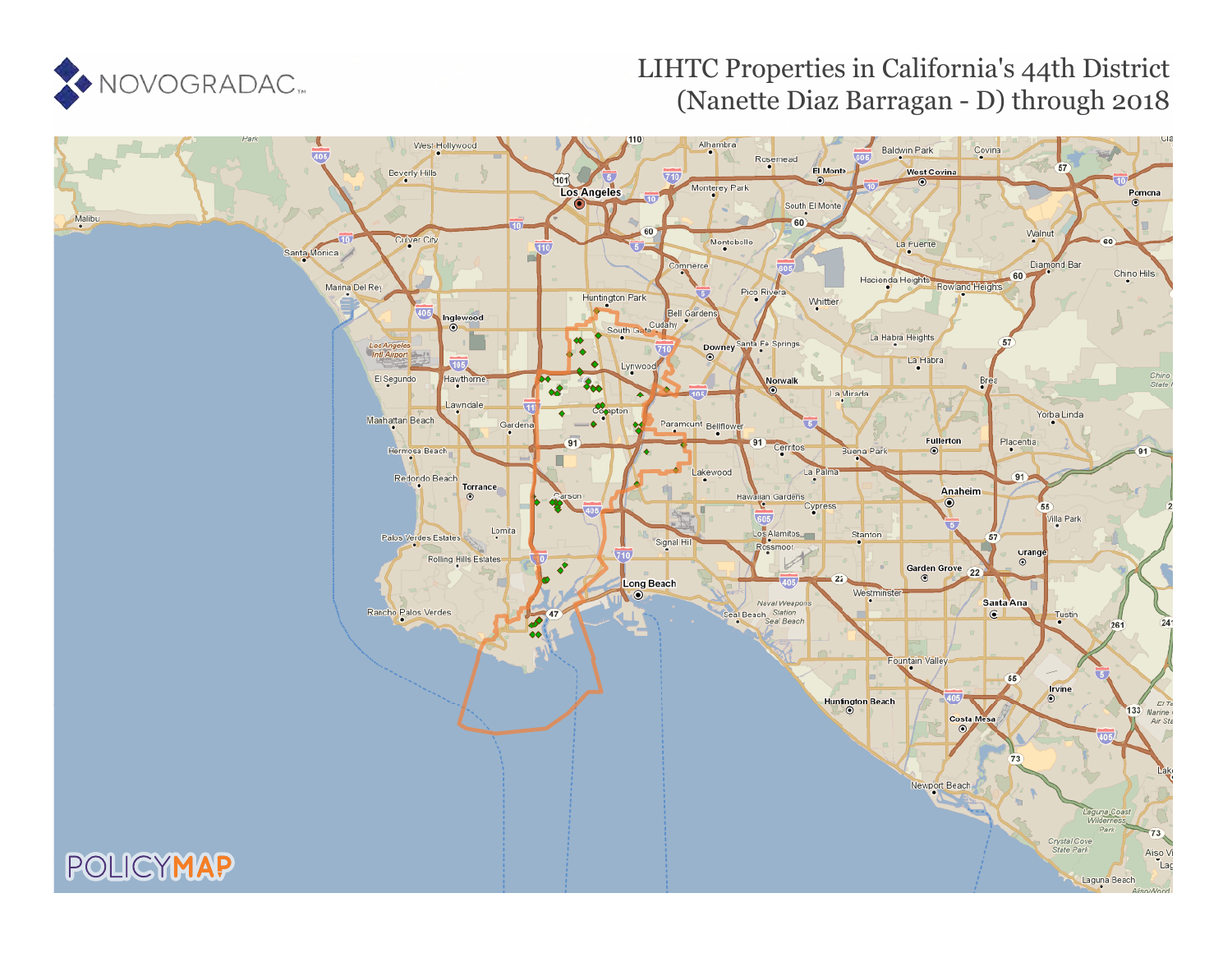| <b>Project Name</b>                                      | <b>Address</b>                                    | <b>City</b>        | <b>State</b> | <b>Zip Code</b> | Nonprofit<br><b>Sponsor</b> | <b>Allocation</b><br>Year | <b>Annual</b><br><b>Allocated</b><br><b>Amount</b> | in Service | <b>Year Placed Construction</b><br><b>Type</b> | <b>Total</b><br><b>Units</b> | Low<br>Income<br><b>Units</b> | <b>Rent or</b><br>Income<br><b>Ceiling</b> | <b>Credit</b><br><b>Percentag Exempt</b><br>$\bullet$ | Tax-<br><b>Bond</b> | <b>HUD Multi-</b><br><b>Family</b><br><b>Financing/Rent</b><br>al Assistance |
|----------------------------------------------------------|---------------------------------------------------|--------------------|--------------|-----------------|-----------------------------|---------------------------|----------------------------------------------------|------------|------------------------------------------------|------------------------------|-------------------------------|--------------------------------------------|-------------------------------------------------------|---------------------|------------------------------------------------------------------------------|
| CALIFORNIA HOTEL 1134 S PACIFIC SAN PEDRO<br>(SAN PEDRO) | <b>AVE</b>                                        |                    | CA           | 90731           | No.                         | 1996                      | \$303,211                                          | 1999       | Acquisition and<br>Rehab                       | 39                           | 39                            | 60% AMGI                                   | 70%<br>present<br>value                               | No                  |                                                                              |
| <b>DON SENIOR APTS</b>                                   | 105 E I ST                                        | WILMINGTON         | CA           | 90744           | Yes                         | 1998                      | \$414,912                                          | 1999       | Acquisition and<br>Rehab                       | 56                           | 56                            | 60% AMGI                                   | 70%<br>present<br>value                               | No                  |                                                                              |
| <b>NEW HARBOR VISTA</b>                                  | 410 N<br>WILMINGTON WILMINGTON<br><b>BLVD</b>     |                    | CA           | 90744           | Yes                         | 1997                      | \$696,809                                          | 1999       | Acquisition and<br>Rehab                       | 132                          | 130                           | 60% AMGI                                   | 70%<br>present<br>value                               | No                  |                                                                              |
| <b>IMPERIAL HIGHWAY</b><br><b>APTS</b>                   | 1651 E<br><b>IMPERIAL</b><br><b>HWY</b>           | <b>LOS ANGELES</b> | CA           | 90059           | No                          | 2002                      | \$161,428                                          | 2003       | Acquisition and<br>Rehab                       | 46                           | 45                            | 60% AMGI                                   | 30%<br>present<br>value                               | Yes                 |                                                                              |
| <b>SANTA CRUZ</b><br><b>TERRACE</b>                      | 201 N BEACON SAN PEDRO<br><b>ST</b>               |                    | ${\rm CA}$   | 90731           | $\rm No$                    | 2002                      | \$732,333                                          | 2003       | <b>New Construction</b>                        | 48                           | 47                            | 50% AMGI                                   | 70%<br>present<br>value                               | No                  |                                                                              |
| ML SHEPARD MANOR 2330 SANTA<br><b>SENIOR HOUISNG</b>     | ANA S                                             | <b>LOS ANGELES</b> | CA           | 90059           | Yes                         | 2002                      | \$858,405                                          | 2003       | <b>New Construction</b>                        | 90                           | 89                            | 60% AMGI                                   | 70%<br>present<br>value                               | No                  |                                                                              |
| <b>CURRY TEMPLE</b><br><b>SENIOR APTS</b>                | 1001 <sub>N</sub><br><b>HICKORY AVE</b>           | <b>COMPTON</b>     | CA           | 90220           | $\mathbf{N}\mathbf{o}$      | 1992                      | \$355,184                                          | 1994       | <b>New Construction</b>                        | 48                           | 48                            | 60% AMGI                                   | 70%<br>present<br>value                               | $\mathbf{No}$       |                                                                              |
| <b>AVALON-EL</b><br>SEGUNDO SENIOR<br><b>APTS</b>        | 13232 AVALON $_{\rm LOS\ ANGELES}$<br><b>BLVD</b> |                    | CA           | 90061           | Yes                         | 1998                      | \$288,951                                          | 2000       | <b>New Construction</b>                        | 42                           | 41                            | 60% AMGI                                   | 70 %<br>present<br>value                              | No                  |                                                                              |
| <b>GRACE AVENUE</b><br><b>HOUSING</b>                    | 555 E CARSON CARSON<br><b>ST</b>                  |                    | CA           | 90745           | No                          | 2000                      | \$517,137                                          | 2000       | <b>New Construction</b>                        | 84                           | 83                            | 60% AMGI                                   | 30%<br>present<br>value                               | Yes                 |                                                                              |
| THE VILLAGGIO II                                         | $555\,\mathrm{E}$ CARSON<br><b>ST</b>             | CARSON             | CA           | 90745           | No                          | 2000                      | \$411,079                                          | 2000       | <b>New Construction</b>                        | 65                           | 64                            | 60% AMGI                                   | 30%<br>present<br>value                               | Yes                 |                                                                              |
| <b>GRISHAM</b><br><b>COMMUNITY</b><br><b>HOUSING</b>     | 11 W 49TH ST LONG BEACH                           |                    | CA           | 90805           | No                          | 2002                      | \$607,458                                          | 2004       | Acquisition and<br>Rehab                       | 96                           | 94                            | 60% AMGI                                   | 30 %<br>present<br>value                              | Yes                 |                                                                              |
| <b>ROHIT VILLAS</b>                                      | 122 E 120TH ST LOS ANGELES                        |                    | CA           | 90061           | No                          | 1992                      | \$30,101                                           | 1994       | New Construction                               | 16                           | $\overline{7}$                | 60% AMGI                                   | 70%<br>present<br>value                               | No                  |                                                                              |
| <b>AVALON COURTYARD</b>                                  | 22121 AVALON CARSON<br><b>BLVD</b>                |                    | CA           | 90745           | No                          | 1993                      | \$882,097                                          | 1995       | <b>New Construction</b>                        | 91                           | 91                            | 50% AMGI                                   | 70%<br>present<br>value                               | No                  |                                                                              |

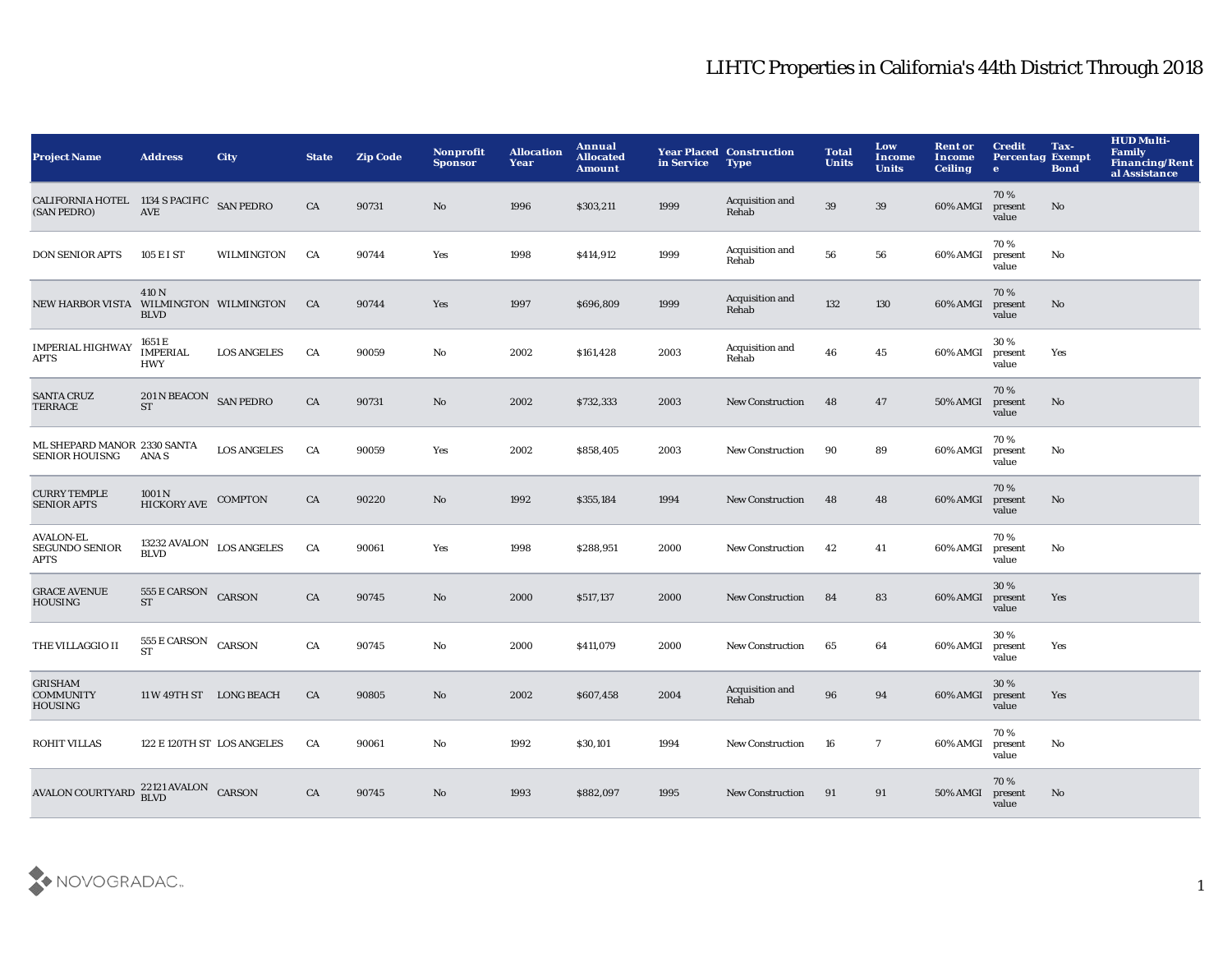| <b>Project Name</b>                              | <b>Address</b>                               | <b>City</b>        | <b>State</b> | <b>Zip Code</b> | <b>Nonprofit</b><br><b>Sponsor</b> | <b>Allocation</b><br>Year | Annual<br><b>Allocated</b><br><b>Amount</b> | in Service           | <b>Year Placed Construction</b><br><b>Type</b> | <b>Total</b><br><b>Units</b> | Low<br><b>Income</b><br><b>Units</b> | <b>Rent or</b><br>Income<br><b>Ceiling</b> | <b>Credit</b><br><b>Percentag Exempt</b><br>$\bullet$ | Tax-<br><b>Bond</b> | <b>HUD Multi-</b><br><b>Family</b><br><b>Financing/Rent</b><br>al Assistance |
|--------------------------------------------------|----------------------------------------------|--------------------|--------------|-----------------|------------------------------------|---------------------------|---------------------------------------------|----------------------|------------------------------------------------|------------------------------|--------------------------------------|--------------------------------------------|-------------------------------------------------------|---------------------|------------------------------------------------------------------------------|
| WILLOWBROOK (LOS 1653 E 117TH<br><b>ANGELES)</b> | <b>ST</b>                                    | <b>LOS ANGELES</b> | CA           | 90059           |                                    | 1988                      | \$0                                         | Insufficient<br>Data | Not Indicated                                  | $\boldsymbol{2}$             | $\boldsymbol{2}$                     |                                            | Not<br>Indicated                                      |                     |                                                                              |
| <b>AVALON APTS (LOS</b><br>ANGELES)              | 13218 AVALON LOS ANGELES<br><b>BLVD</b>      |                    | CA           | 90061           |                                    | 2012                      | \$0                                         | Insufficient<br>Data | Not Indicated                                  | 35                           | $\bf{0}$                             |                                            | Not<br>Indicated                                      |                     |                                                                              |
| <b>JASMINE GARDEN</b>                            | 601W<br>CORREGIDOR COMPTON<br>ST             |                    | CA           | 90220           |                                    | Insufficient<br>Data      | \$0                                         | Insufficient<br>Data | Not Indicated                                  | 155                          | $\mathbf 0$                          |                                            | Not<br>$\label{lem:indicated} \textbf{Indicated}$     |                     |                                                                              |
| <b>WASHINGTON</b><br><b>COURT FAMILY</b>         | 1717 E 103RD<br><b>ST</b>                    | <b>LOS ANGELES</b> | CA           | 90002           | $\mathbf{No}$                      | 1999                      | \$233,689                                   | 2000                 | Acquisition and<br>Rehab                       | 102                          | 100                                  | 60% AMGI                                   | 30 %<br>present<br>value                              | Yes                 |                                                                              |
| <b>CARSON TERRACE</b>                            | 632 E 219TH ST CARSON                        |                    | CA           | 90745           | Yes                                | 1999                      | \$260,139                                   | 2001                 | <b>New Construction</b>                        | 62                           | 61                                   | 60% AMGI                                   | 30%<br>present<br>value                               | Yes                 |                                                                              |
| ORANGE TREE<br><b>VILLAGE</b>                    | 2418 E EL<br><b>SEGUNDO</b><br><b>BLVD</b>   | <b>COMPTON</b>     | CA           | 90222           | No                                 | 1999                      | \$363,728                                   | 2001                 | <b>New Construction</b>                        | 21                           | 20                                   | 60% AMGI                                   | 70%<br>present<br>value                               | No.                 |                                                                              |
| <b>WLCAC RAMONA</b><br><b>ESTATES LP</b>         | 1935 E 122ND<br><b>ST</b>                    | <b>COMPTON</b>     | CA           | 90222           |                                    | Insufficient<br>Data      | \$0                                         | Insufficient<br>Data | Not Indicated                                  | 57                           | $\mathbf 0$                          |                                            | Not<br>Indicated                                      |                     |                                                                              |
| <b>VERDES DEL</b><br><b>ORIENTE</b>              | 360 W THIRD<br><b>ST</b>                     | <b>SAN PEDRO</b>   | CA           | 90731           | No                                 | 2001                      | \$233,517                                   | 2001                 | Acquisition and<br>Rehab                       | 113                          | 112                                  | 60% AMGI                                   | 30%<br>present<br>value                               | Yes                 |                                                                              |
| <b>COMPTON GARDEN</b>                            | 4243E<br><b>ALONDRA</b><br><b>BLVD</b>       | <b>COMPTON</b>     | CA           | 90221           | No                                 | 2001                      | \$110,095                                   | 2002                 | <b>New Construction</b>                        | 18                           | 18                                   | 50% AMGI                                   | 30%<br>present<br>value                               | Yes                 |                                                                              |
| <b>PARWOOD APTS</b>                              | 5441N<br>PARAMOUNT LONG BEACH<br><b>BLVD</b> |                    | CA           | 90805           | $\mathbf{No}$                      | 2001                      | \$1,833,435                                 | 2002                 | Acquisition and<br>Rehab                       | 528                          | 526                                  | 60% AMGI                                   | 30%<br>present<br>value                               | Yes                 |                                                                              |
| <b>EASTSIDE VILLAGE</b><br><b>FAMILY APTS</b>    | 2250 E 111TH<br><b>ST</b>                    | <b>LOS ANGELES</b> | CA           | 90059           | No                                 | 2000                      | \$1,118,455                                 | 2002                 | <b>New Construction</b>                        | 78                           | 77                                   | 60% AMGI                                   | 70%<br>present<br>value                               | No                  |                                                                              |
| <b>SEGUNDO TERRACE</b>                           | 2242 E EL<br><b>SEGUNDO</b><br><b>BLVD</b>   | <b>COMPTON</b>     | CA           | 90222           | No                                 | 1996                      | \$307,807                                   | 1998                 | <b>New Construction</b>                        | 25                           | 25                                   | 60% AMGI                                   | 70%<br>present<br>value                               | No.                 |                                                                              |
| <b>SAN PEDRO NEW</b><br><b>HOPE COURTYARD</b>    | <b>1124 S PALOS</b><br><b>VERDES ST</b>      | <b>SAN PEDRO</b>   | CA           | 90731           | No                                 | 1996                      | \$101,178                                   | 1998                 | <b>New Construction</b>                        | 10                           | 10                                   | 50% AMGI                                   | 70%<br>present<br>value                               | No                  |                                                                              |

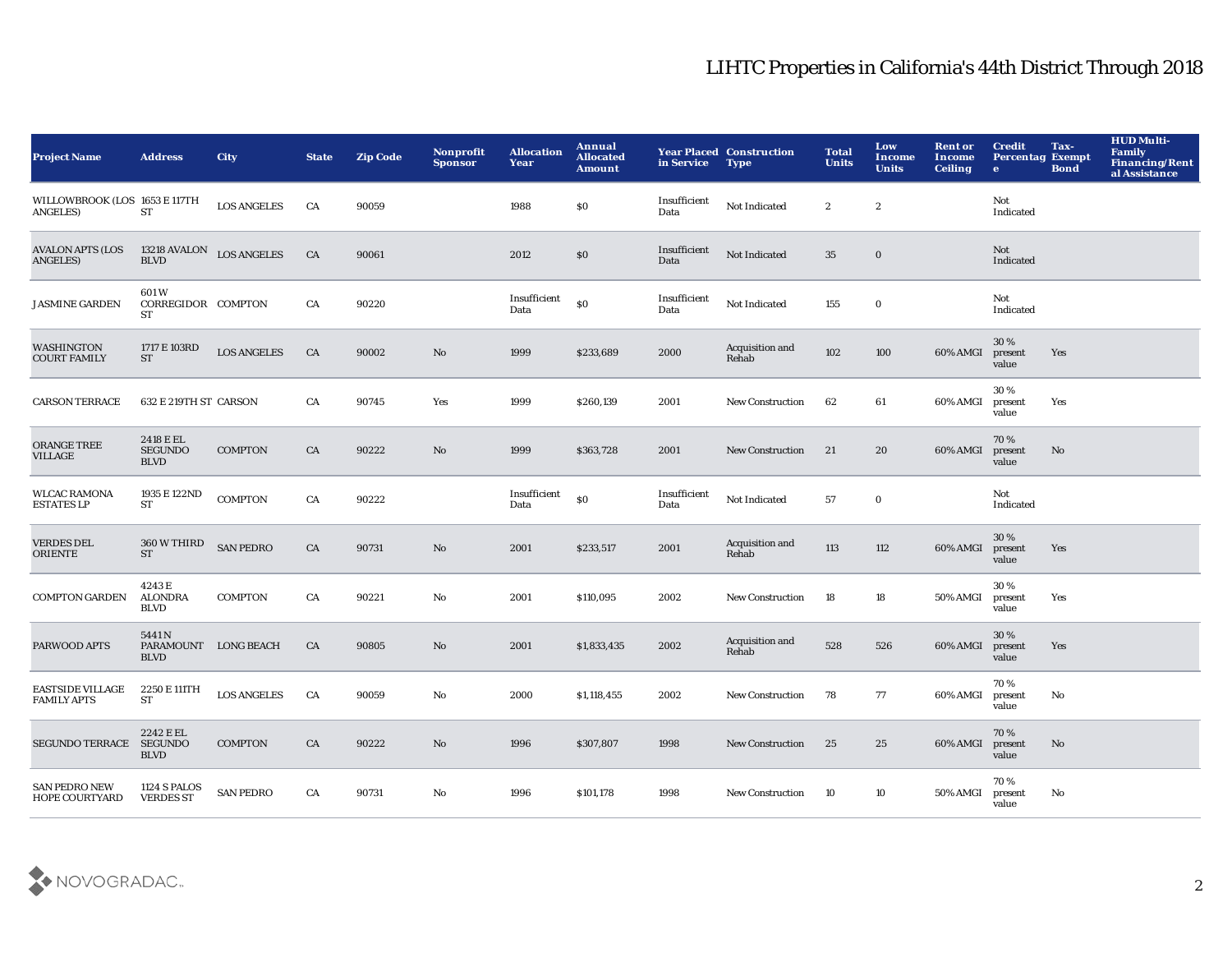| <b>Project Name</b>                                             | <b>Address</b>                           | <b>City</b>                             | <b>State</b> | <b>Zip Code</b> | Nonprofit<br><b>Sponsor</b> | <b>Allocation</b><br>Year | Annual<br><b>Allocated</b><br>Amount | in Service | <b>Year Placed Construction</b><br><b>Type</b> | <b>Total</b><br><b>Units</b> | Low<br>Income<br><b>Units</b> | <b>Rent or</b><br>Income<br><b>Ceiling</b> | <b>Credit</b><br><b>Percentag Exempt</b><br>$\bullet$ | Tax-<br><b>Bond</b> | <b>HUD Multi-</b><br><b>Family</b><br><b>Financing/Rent</b><br>al Assistance |
|-----------------------------------------------------------------|------------------------------------------|-----------------------------------------|--------------|-----------------|-----------------------------|---------------------------|--------------------------------------|------------|------------------------------------------------|------------------------------|-------------------------------|--------------------------------------------|-------------------------------------------------------|---------------------|------------------------------------------------------------------------------|
| <b>TIKI APARTMENTS</b>                                          | <b>AVENUE</b>                            | 7306 SANTA FE HUNTINGTON<br><b>PARK</b> | CA           | 90255           | Yes                         | 2015                      | \$2,043,080                          | 2016       | Acquisition and<br>Rehab                       | 36                           | 35                            | 60% AMGI                                   | 70%<br>present<br>value                               |                     | No                                                                           |
| <b>IMANI FE EAST &amp;</b><br><b>WEST</b>                       | 10424 S<br><b>CENTRAL AVE</b>            | <b>LOS ANGELES</b>                      | CA           | 90002           | No                          | 2006                      | \$1,666,926                          | 2009       | <b>New Construction</b>                        | 92                           | 90                            | 60% AMGI                                   | 70%<br>present<br>value                               | No                  |                                                                              |
| HOLLYDALE SENIOR 12222<br><b>APTS</b>                           | GARFIELD AVE SOUTH GATE                  |                                         | CA           | 90280           | No                          | 2008                      | \$1,998,601                          | 2010       | <b>New Construction</b>                        | 101                          | 100                           | 60% AMGI                                   | 70%<br>present<br>value                               | No                  | No                                                                           |
| <b>MCCOY PLAZA A</b>                                            | 9315 FIRTH<br><b>BLVD</b>                | <b>LOS ANGELES</b>                      | CA           | 90002           | Yes                         | 2009                      | \$1,770,868                          | 2010       | <b>New Construction</b>                        | 64                           | 63                            | 60% AMGI                                   | 70%<br>present<br>value                               | No                  |                                                                              |
| <b>NEW DANA STRAND</b><br>PHASE I GARDEN<br><b>APTS</b>         |                                          | 326 KING AVE WILMINGTON                 | CA           | 90744           | Yes                         | 2004                      | \$1,629,992                          | 2006       | <b>New Construction</b>                        | 120                          | 118                           | 60% AMGI                                   | 70%<br>present<br>value                               | No                  |                                                                              |
| <b>SOUTH BAY VILLA</b><br><b>APTS</b>                           | 13111 S SAN<br>PEDRO ST                  | <b>LOS ANGELES</b>                      | CA           | 90061           | No                          | 2005                      | \$391,515                            | 2006       | Acquisition and<br>Rehab                       | 80                           | 79                            | 60% AMGI                                   | 70%<br>present<br>value                               | No                  |                                                                              |
| <b>CARSON CITY</b><br><b>CENTER SENIOR</b><br>HOUSING           | 720 E CARSON CARSON<br><b>ST</b>         |                                         | CA           | 90745           | $\mathbf{N}\mathbf{o}$      | 2009                      | \$1,200,500                          | 2011       | <b>New Construction</b>                        | 86                           | 85                            | 60% AMGI                                   | 70%<br>present<br>value                               | No                  |                                                                              |
| <b>DANA STRAND</b><br><b>SENIOR APTS</b>                        | $410\,\mbox{HAWAIIAN}$ WILMINGTON<br>AVE |                                         | CA           | 90744           |                             | 2009                      | \$950,112                            | 2011       | <b>New Construction</b>                        | 100                          | 99                            | 60% AMGI                                   | 30%<br>present<br>value                               | Yes                 |                                                                              |
| <b>MAYA TOWN HOMES</b>                                          | 306 W 120TH<br>ST                        | <b>LOS ANGELES</b>                      | CA           | 90061           | No                          | 2009                      | \$0                                  | 2011       | <b>New Construction</b>                        | 21                           | 20                            | 60% AMGI                                   | 70%<br>present<br>value                               | No                  |                                                                              |
| <b>SEASONS AT</b><br><b>COMPTON</b>                             | 15810 S<br><b>FRAILEY AVE</b>            | <b>COMPTON</b>                          | CA           | 90221           | Yes                         | 2009                      | \$1,318,793                          | 2011       | <b>New Construction</b>                        | 84                           | 83                            | 60% AMGI                                   | 70%<br>present<br>value                               | No                  |                                                                              |
| TOBERMAN VILLAGE 142 W SANTA SAN PEDRO                          |                                          |                                         | CA           | 90731           | Yes                         | 2010                      | \$641,003                            | 2011       | <b>New Construction</b>                        | 49                           | 48                            | 60% AMGI                                   | 30 %<br>present<br>value                              | No                  |                                                                              |
| <b>EAST CARSON</b><br><b>HOUSING</b>                            | 425 E CARSON CARSON<br><b>ST</b>         |                                         | CA           | 90745           | No                          | 2010                      | \$1,204,499                          | 2012       | <b>New Construction</b>                        | 64                           | 64                            | 60% AMGI                                   | 70%<br>present<br>value                               | No                  | No                                                                           |
| WESTMINSTER PARK 9300 MAIE AVE LOS ANGELES<br><b>PLAZA APTS</b> |                                          |                                         | CA           | 90002           | Yes                         | 2007                      | \$536,092                            | 2007       | Acquisition and<br>Rehab                       | 130                          | 100                           | 60% AMGI                                   | 30 %<br>present<br>value                              | Yes                 |                                                                              |

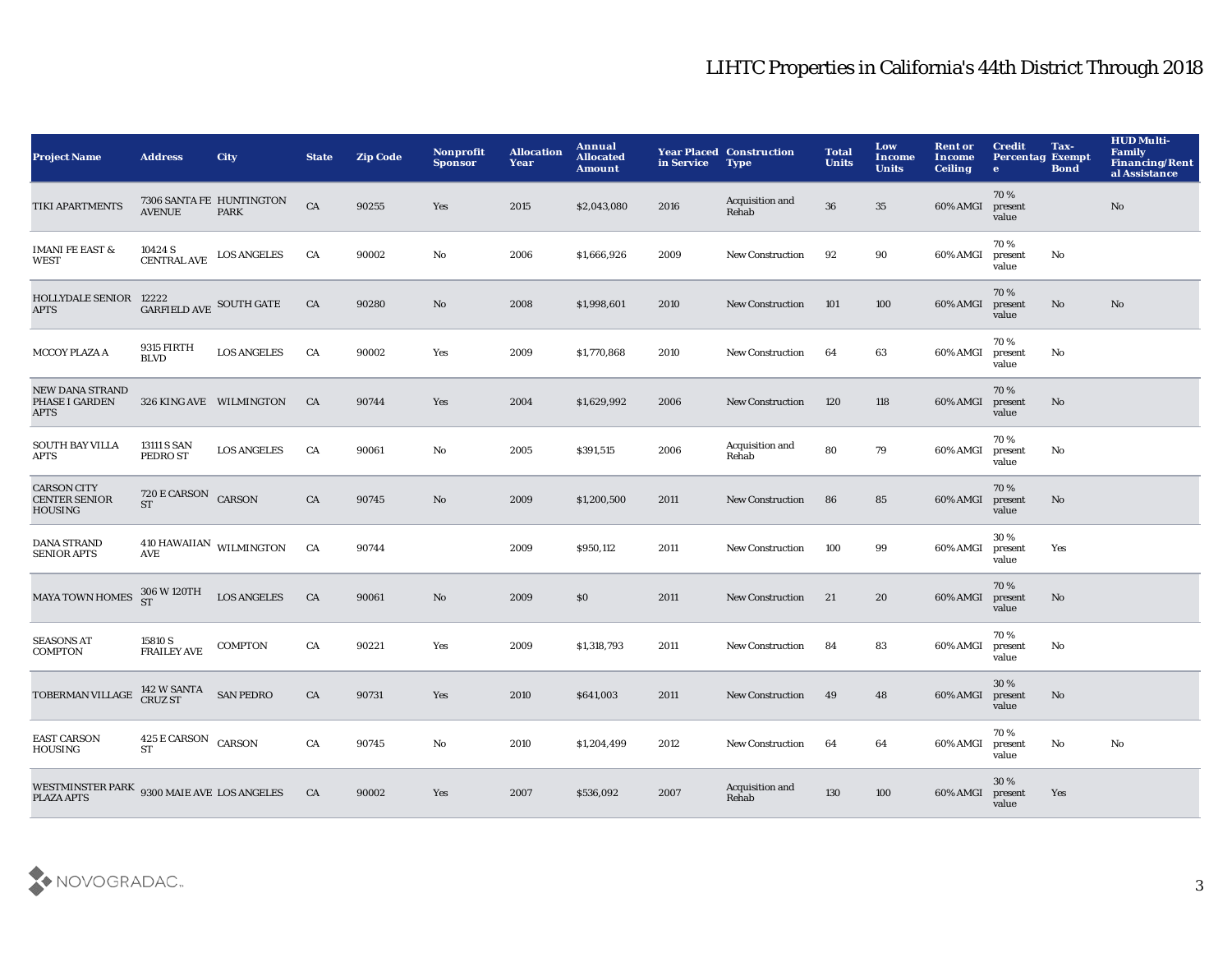| <b>Project Name</b>                        | <b>Address</b>                                                 | <b>City</b>             | <b>State</b> | <b>Zip Code</b> | <b>Nonprofit</b><br><b>Sponsor</b> | <b>Allocation</b><br>Year | Annual<br><b>Allocated</b><br><b>Amount</b> | in Service | <b>Year Placed Construction</b><br><b>Type</b> | <b>Total</b><br><b>Units</b> | Low<br>Income<br><b>Units</b> | <b>Rent or</b><br><b>Income</b><br><b>Ceiling</b> | <b>Credit</b><br><b>Percentag Exempt</b><br>$\bullet$ | Tax-<br><b>Bond</b> | <b>HUD Multi-</b><br>Family<br><b>Financing/Rent</b><br>al Assistance |
|--------------------------------------------|----------------------------------------------------------------|-------------------------|--------------|-----------------|------------------------------------|---------------------------|---------------------------------------------|------------|------------------------------------------------|------------------------------|-------------------------------|---------------------------------------------------|-------------------------------------------------------|---------------------|-----------------------------------------------------------------------|
| WILLOWS<br>(COMPTON)                       | 12612 S<br>WILMINGTON COMPTON<br>AVE                           |                         | CA           | 90222           | Yes                                | 2005                      | \$394,921                                   | 2007       | <b>New Construction</b>                        | 24                           | 23                            | 60% AMGI                                          | 70%<br>present<br>value                               | No                  |                                                                       |
| <b>HARBOR TOWER</b>                        | 340 S MESA ST SAN PEDRO                                        |                         | CA           | 90731           |                                    | 2007                      | \$824,169                                   | 2008       | Acquisition and<br>Rehab                       | 180                          | 178                           | 60% AMGI                                          | 30 %<br>present<br>value                              | Yes                 |                                                                       |
| NEW DANA STRAND<br><b>TOWN HOMES</b>       |                                                                | 450 KING AVE WILMINGTON | CA           | 90744           |                                    | 2005                      | \$1,739,269                                 | 2008       | <b>New Construction</b>                        | 116                          | 114                           | 60% AMGI                                          | 30%<br>present<br>value                               | Yes                 |                                                                       |
| PARK PLACE APTS                            | $12225$ ATLANTIC AVE LYNWOOD                                   |                         | CA           | 90262           | Yes                                | 2011                      | \$786,969                                   | 2013       | <b>New Construction</b>                        | 99                           | 98                            | 60% AMGI                                          | 70%<br>present<br>value                               | No                  | No                                                                    |
| BANNING VILLA APTS BANNING                 | 1100 <sub>N</sub><br><b>BLVD</b>                               | WILMINGTON              | CA           | 90744           | $\mathbf{No}$                      | 2013                      | \$685,792                                   | 2013       | Acquisition and<br>Rehab                       | 90                           | 89                            | 60% AMGI                                          | 30%<br>present<br>value                               | Yes                 | Yes                                                                   |
| <b>CASA DOMINGUEZ</b>                      | 1571 S<br>ATLANTIC DR DOMINGUEZ                                | <b>EAST RANCHO</b>      | ${\rm CA}$   | 90221           | Yes                                | 2008                      | \$1,754,750                                 | 2009       | <b>New Construction</b>                        | 70                           | 69                            | 60% AMGI                                          | 70%<br>present<br>value                               | $\mathbf{No}$       | No                                                                    |
| DOUGLAS PARK APTS ROSECRANS                | 145 W<br>AVE                                                   | <b>COMPTON</b>          | CA           | 90222           | No                                 | 2004                      | \$189,870                                   | 2005       | Acquisition and<br>Rehab                       | 72                           | 71                            | 60% AMGI                                          | 30%<br>present<br>value                               | Yes                 |                                                                       |
| LUTHERAN GARDENS 2431 E EL<br><b>APTS</b>  | <b>SEGUNDO</b><br><b>BLVD</b>                                  | <b>COMPTON</b>          | CA           | 90222           | $\mathbf{No}$                      | 2004                      | \$260,907                                   | 2005       | Acquisition and<br>Rehab                       | 76                           | 75                            | 60% AMGI                                          | 30%<br>present<br>value                               | Yes                 |                                                                       |
| <b>ROYALS APTS (LOS</b><br><b>ANGELES)</b> | 721 E EL<br><b>SEGUNDO</b><br><b>BLVD</b>                      | <b>LOS ANGELES</b>      | CA           | 90059           | Yes                                | 2004                      | \$895,904                                   | 2005       | Acquisition and<br>Rehab                       | 115                          | 111                           | 60% AMGI                                          | Not<br>Indicated                                      | No                  | Yes                                                                   |
| <b>BELWOOD ARMS</b><br><b>APTS</b>         | $6301\,\mathrm{ATLANTIC}$ $_{\rm{LONG\, BEACH}}$<br><b>AVE</b> |                         | CA           | 90805           | $\mathbf {No}$                     | 2013                      | \$278,989                                   | 2013       | Acquisition and<br>Rehab                       | 34                           | 33                            | 60% AMGI                                          | 30 %<br>present<br>value                              | Yes                 | $\mathbf{N}\mathbf{o}$                                                |
| <b>LOGAN'S PLAZA</b>                       | 2019 E 122ND<br><b>ST</b>                                      | <b>COMPTON</b>          | CA           | 90222           | Yes                                | 2012                      | \$397,585                                   | 2013       | Acquisition and<br>Rehab                       | 61                           | 60                            | 60% AMGI                                          | 30%<br>present<br>value                               | Yes                 | No                                                                    |
| <b>WARWICK TERRACE</b>                     | 14921 S<br><b>STANFORD</b><br>AVE                              | <b>COMPTON</b>          | CA           | 90220           | No                                 | 2012                      | \$1,315,493                                 | 2013       | Acquisition and<br>Rehab                       | 108                          | 102                           | 60% AMGI                                          | <b>Both 30%</b><br>and 70%<br>present<br>value        | No                  | Yes                                                                   |
| <b>ARBOR GREEN</b>                         | 21227<br><b>FIGUEROA ST</b>                                    | <b>CARSON</b>           | CA           | 90745           | No                                 | 2012                      | \$574,561                                   | 2014       | <b>New Construction</b>                        | 40                           | 39                            | 60% AMGI                                          | 70%<br>present<br>value                               | No                  | No                                                                    |

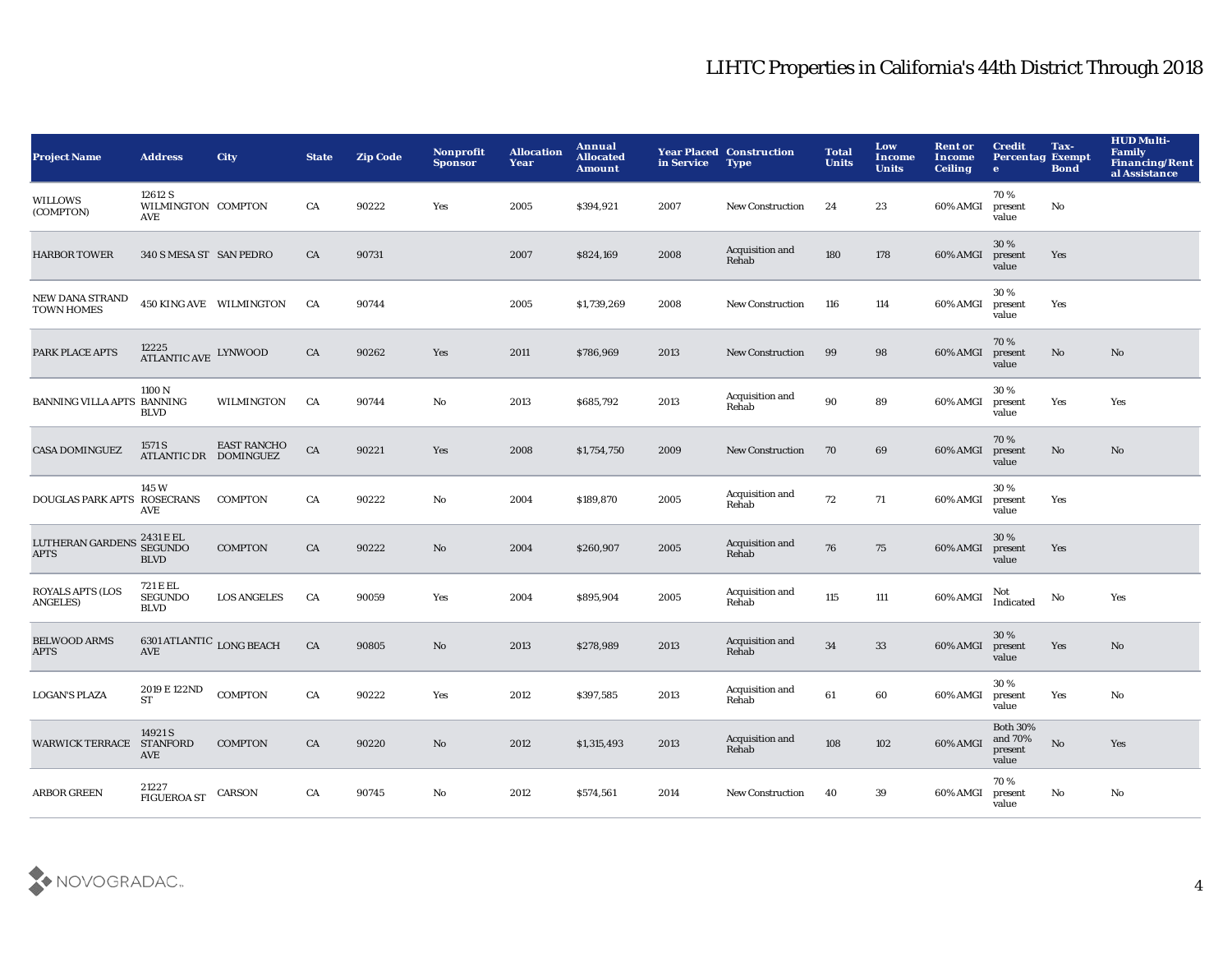| <b>Project Name</b>                                                                                                                                                                                       | <b>Address</b>                               | <b>City</b>        | <b>State</b> | <b>Zip Code</b> | Nonprofit<br><b>Sponsor</b> | <b>Allocation</b><br>Year | Annual<br><b>Allocated</b><br><b>Amount</b> | in Service | <b>Year Placed Construction</b><br><b>Type</b> | <b>Total</b><br><b>Units</b> | Low<br>Income<br><b>Units</b> | <b>Rent or</b><br><b>Income</b><br><b>Ceiling</b> | <b>Credit</b><br><b>Percentag Exempt</b><br>$\bullet$ | Tax-<br><b>Bond</b> | <b>HUD Multi-</b><br>Family<br><b>Financing/Rent</b><br>al Assistance |
|-----------------------------------------------------------------------------------------------------------------------------------------------------------------------------------------------------------|----------------------------------------------|--------------------|--------------|-----------------|-----------------------------|---------------------------|---------------------------------------------|------------|------------------------------------------------|------------------------------|-------------------------------|---------------------------------------------------|-------------------------------------------------------|---------------------|-----------------------------------------------------------------------|
| <b>RAMONA PARK</b><br><b>SENIOR</b>                                                                                                                                                                       | 3290 E<br><b>ARTESIA BLVD</b>                | <b>LONG BEACH</b>  | CA           | 90805           | No                          | 2011                      | \$708,940                                   | 2014       | <b>New Construction</b>                        | 61                           | 60                            | 60% AMGI                                          | 30%<br>present<br>value                               | Yes                 | $\mathbf{N}\mathbf{o}$                                                |
| <b>AVALON</b><br><b>APARTMENTS</b>                                                                                                                                                                        | 13218 AVALON<br>BLVD.                        | <b>LOS ANGELES</b> | CA           | 90061           | Yes                         | 2012                      | \$1,057,193                                 | 2014       | <b>New Construction</b>                        | 55                           | 54                            | 60% AMGI                                          | 70%<br>present<br>value                               | $\mathbf {No}$      | Yes                                                                   |
| <b>COMPTON SENIOR</b><br><b>APARTMENTS</b>                                                                                                                                                                | 302 N.<br><b>TAMARIND</b><br><b>AVENUE</b>   | <b>COMPTON</b>     | CA           | 90220           | No                          | 2013                      | \$924,724                                   | 2014       | <b>New Construction</b>                        | 75                           | 74                            | 60% AMGI                                          | 70%<br>present<br>value                               | No                  | $\mathbf{N}\mathbf{o}$                                                |
| <b>EAST CARSON II</b><br><b>HOUSING</b>                                                                                                                                                                   | 401 WEST<br>CARSON<br><b>STREET</b>          | CARSON             | CA           | 90745           | $\mathbf{No}$               | 2013                      | \$1,008,977                                 | 2014       | New Construction                               | 40                           | 40                            | 60% AMGI                                          | 70%<br>present<br>value                               | No                  | No                                                                    |
| PACIFIC AVENUE<br><b>ARTS COLONY</b>                                                                                                                                                                      | 303 SOUTH<br><b>PACIFIC</b><br><b>AVENUE</b> | <b>SAN PEDRO</b>   | ${\rm CA}$   | 90731           | No                          | 2012                      | \$1,152,248                                 | 2014       | New Construction                               | 49                           | 48                            | 60% AMGI                                          | 70%<br>present<br>value                               | $\mathbf{No}$       | $\mathbf{N}\mathbf{o}$                                                |
| PARK VILLAGE<br><b>APARTMENTS (AKA</b><br><b>JASMINE GARDEN)</b>                                                                                                                                          | 600 WEST<br>CORREGIDOR                       | <b>COMPTON</b>     | CA           | 90220           | $\mathbf {No}$              | 2012                      | \$1,122,076                                 | 2014       | Acquisition and<br>Rehab                       | 164                          | 162                           | 60% AMGI                                          | 30%<br>present<br>value                               | Yes                 | Yes                                                                   |
| <b>RAMONA ESTATES</b>                                                                                                                                                                                     | 1935 E. 122ND<br><b>STREET</b>               | <b>COMPTON</b>     | CA           | 90222           | Yes                         | 2013                      | \$386,938                                   | 2014       | Acquisition and<br>Rehab                       | 60                           | 59                            | 60% AMGI                                          | 30%<br>present<br>value                               | Yes                 | Yes                                                                   |
| <b>CALDEN COURT APAR</b>                                                                                                                                                                                  | 8901 CALDEN<br>AVENUE                        | <b>SOUTH GATE</b>  | ${\rm CA}$   | 90280           | $\mathbf{No}$               | 2013                      | \$3,408,569                                 | 2015       | New Construction                               | 216                          | 214                           | 60% AMGI                                          | 30 %<br>present<br>value                              | Yes                 | $\mathbf{No}$                                                         |
| MOSAIC GARDENS AT SEGUNDO                                                                                                                                                                                 | 2213 EAST EL<br><b>BLVD</b>                  | <b>COMPTON</b>     | ${\rm CA}$   | 90222           | $\mathbf{N}\mathbf{o}$      | 2015                      | \$837,327                                   | 2016       | <b>New Construction</b>                        | 61                           | 60                            | 60% AMGI                                          | 70%<br>present<br>value                               |                     | Yes                                                                   |
|                                                                                                                                                                                                           |                                              |                    |              |                 |                             |                           |                                             |            |                                                |                              |                               |                                                   |                                                       |                     |                                                                       |
| 61 Projects Reported                                                                                                                                                                                      |                                              |                    |              |                 |                             |                           | \$46,879,300                                |            |                                                | 4,952                        | 4,602                         |                                                   |                                                       |                     |                                                                       |
| Location: California's 44th District (Congressional District, 116th)                                                                                                                                      |                                              |                    |              |                 |                             |                           |                                             |            |                                                |                              |                               |                                                   |                                                       |                     |                                                                       |
| Note: the values and totals are provided as a reference and the validity of the data cannot be guaranteed. All data should be verified with the HUD website before using it in the decisionmaking process |                                              |                    |              |                 |                             |                           |                                             |            |                                                |                              |                               |                                                   |                                                       |                     |                                                                       |